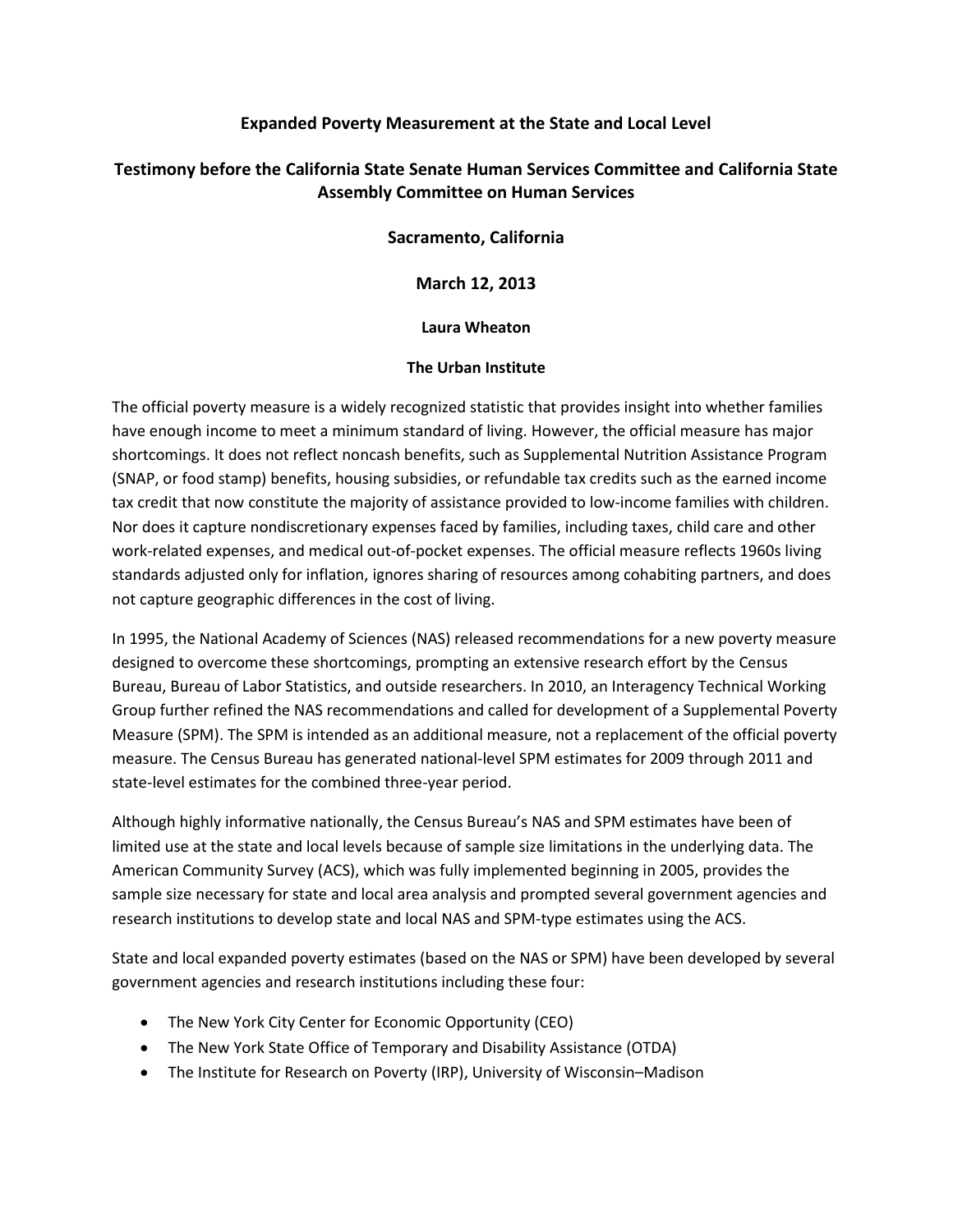The Urban Institute, for state poverty commissions in Minnesota and Connecticut, communitybased advocacy organizations in Illinois and Wisconsin, and under foundation funding for Georgia, Illinois, and Massachusetts

In addition, the Stanford Center on Poverty and Inequality and the Public Policy Institute of California are developing an expanded poverty measure for California.

Expanded poverty measures have been used at the state and local levels to provide new insights into poverty among population subgroups and regions of the state; estimate the extent to which government benefits, taxes, and work-related and medical expenses affect poverty; and estimate the effect of potential changes in government programs. Following are just a few examples pulled from the large body of work produced for these states and localities.

### **Expanded poverty measures offer new insight into poverty among subgroups**

In New York City, the expanded poverty measure drew attention to high poverty among the Asian elderly, many of whom had followed their adult children to the United States and had not acquired the 40 quarters of qualifying work required for Social Security eligibility.<sup>1</sup> The Asian poverty rate was also driven up by the tendency of upwardly mobile Asians to move to the suburbs, and by lower use of housing subsidies relative to other population subgroups. These findings prompted consideration of possible ways to alleviate poverty among the Asian elderly, such as identifying and providing work supports to those nearing retirement age in order to help them achieve the 40 quarters of work required for Social Security eligibility.

#### **Expanded poverty measures provide greater understanding of regional variation in poverty levels**

In New York State, child poverty rates in most counties are lower under the expanded poverty measure than under the official measure, due to the inclusion of noncash benefits and refundable tax credits in the expanded measure. However, poverty rates in the higher-cost suburban areas of New York City are higher under the expanded measure, reflecting the higher cost of housing and transportation in these areas.

## **Expanded poverty measures can be used to show how government benefits, taxes, and work-related and medical expenses affect poverty**

The antipoverty effect of a government benefit can be estimated by calculating the number of families who would be in poverty in the absence of the benefit and comparing that to the number of poor families once the benefit is counted. Similar calculations can show the poverty effects of taxes, child care and other work-related expenses, and out-of-pocket medical expenses. For example, IRP estimates that Wisconsin's Food Share program reduced child poverty by 2.4 percentage points in 2009, whereas child poverty rates are 3.5 percentage points higher when taking child care and other work expenses into account.

l

<sup>&</sup>lt;sup>1</sup> Personal communication with Mark Levitan, Director of Poverty Research, NYC Center for Economic Opportunity, March 4, 2013.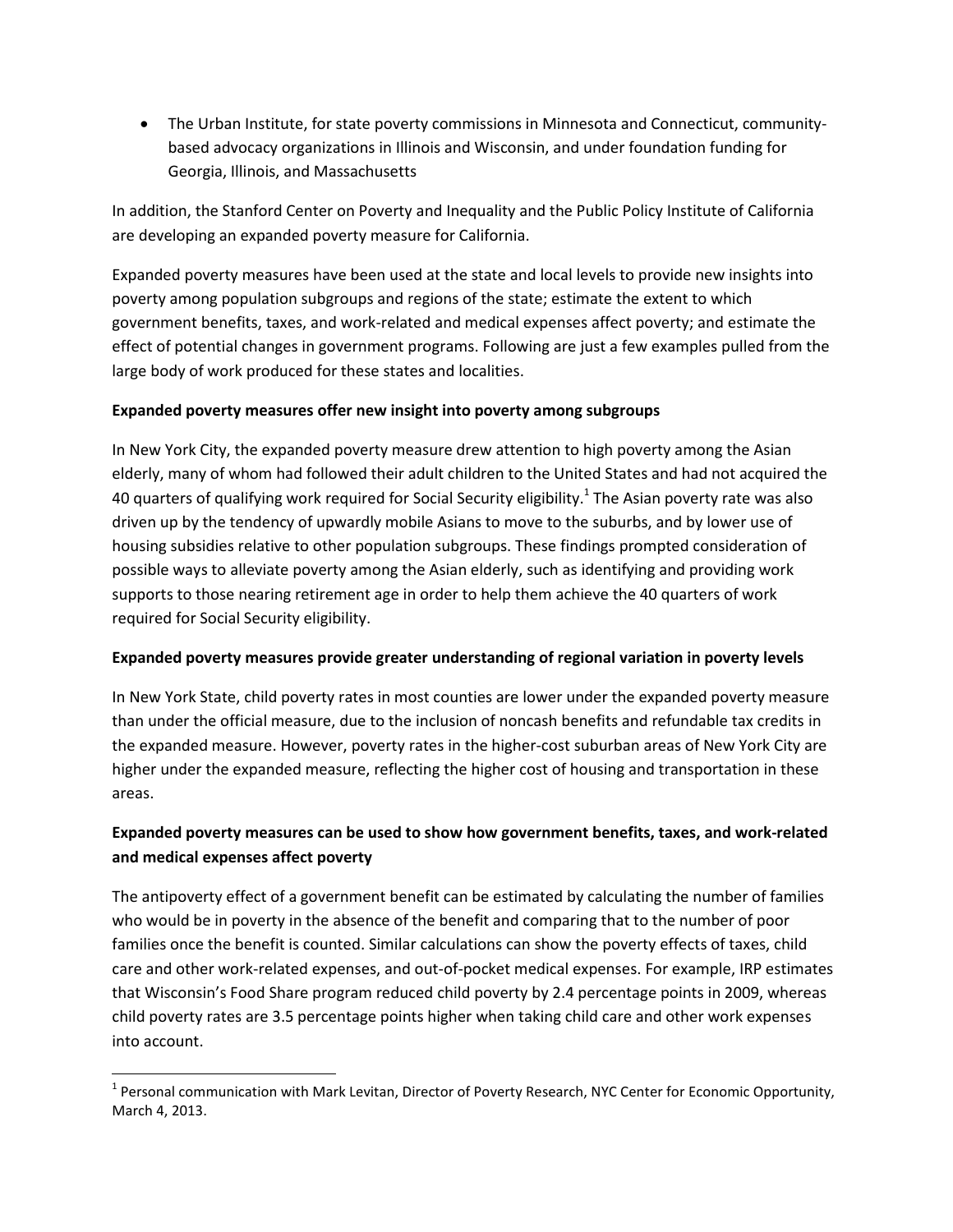The expanded poverty measure is also useful in assessing the role of the safety net in recessions. IRP finds that although Wisconsin's official poverty rate increased 4 percentage points between 2008 and 2009, there was no significant change in the expanded poverty measure. Expanded tax credits and food assistance benefits offset the drop in families' cash income between 2008 and 2009.

# **Expanded poverty measures can be used to estimate the effects of potential changes to government programs**

Expanded poverty measures provide a useful tool for estimating the antipoverty effect of potential changes to government programs. An Urban Institute analysis of a package of proposals developed by Community Advocates Public Policy Institute estimates that the combination of a Senior and Disability Tax Credit, Transitional Jobs Program, increased minimum wage, and expanded refundable tax credits would cut Wisconsin's poverty rate by two thirds.

### **Conclusion**

In order to understand poverty, it is important to have a measure that takes into account the broad range of government benefits provided to low-income families, not simply the benefits provided as cash assistance. It is also important for the measure to take into account taxes, child care and other workrelated expenses necessary to hold a job, and medical out-of-pocket expenses. Expanded poverty measures meet these requirements and provide an important new approach to poverty analysis, offering new insights regarding poverty among population subgroups and areas; allowing estimates of the effect of government programs, taxes, and necessary expenses on poverty; and enabling analysis of the potential antipoverty effects of a wide variety of benefit and tax programs.

#### **References**

Citro, Constance F., and Robert T. Michael, eds. 1995. *Measuring Poverty: A New Approach.* Washington, DC: National Academies Press.

Commission to End Poverty in Minnesota by 2020. 2009. "Legislative Commission Report." [http://www.commissions.leg.state.mn.us/lcep/LCEP\\_Final\\_Report\\_SinglePgs.pdf.](http://www.commissions.leg.state.mn.us/lcep/LCEP_Final_Report_SinglePgs.pdf)

De Masi Mary E., George Falco, Jihyun Shin, Min Chen, and Cate Teuten Bohn. 2011. "A Look at Child Poverty in New York State." Albany: Council on Children and Families and New York State Office of Temporary and Disability Assistance. [http://ccf.ny.gov/KidsCount/kcResources/ChildPoverty.pdf.](http://ccf.ny.gov/KidsCount/kcResources/ChildPoverty.pdf)

Giannarelli, Linda, and Sheila Zedlewski. 2009. "Economic Modeling of Child Poverty and Prevention Council Initiatives Final Report." Washington, DC: The Urban Institute. [http://www.urban.org/publications/412027.html.](http://www.urban.org/publications/412027.html)

Giannarelli, Linda, Kye Lippold, and Michael Martinez-Schiferl. 2012. "Reducing Poverty in Wisconsin: Analysis of the Community Advocates Public Policy Institute Policy Package." Washington, DC: The Urban Institute. [http://www.urban.org/publications/412604.html.](http://www.urban.org/publications/412604.html)